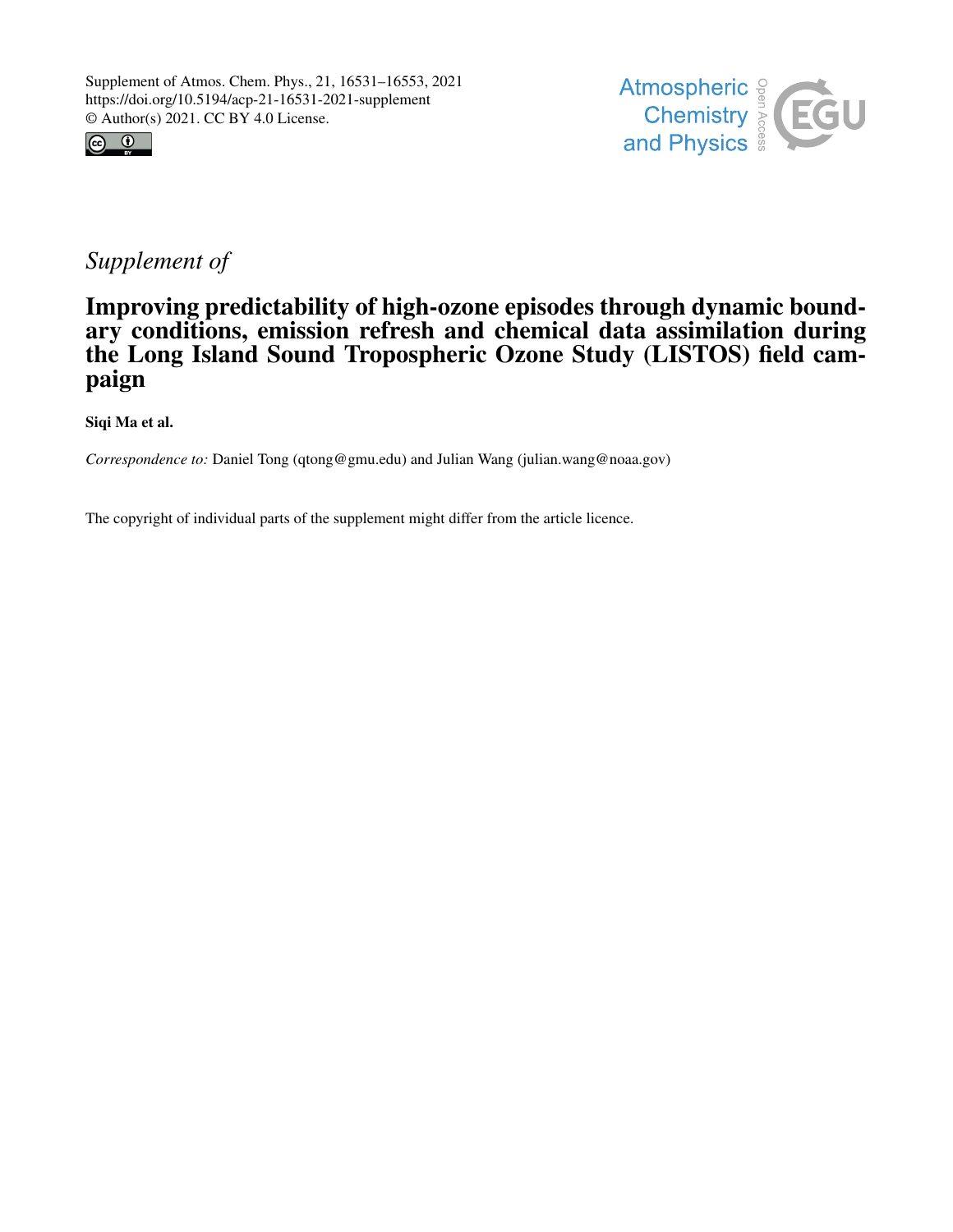| Configuration                  | LIS                                                               | <b>NAQFC</b>                                                                        |
|--------------------------------|-------------------------------------------------------------------|-------------------------------------------------------------------------------------|
| Horizontal resolution          | 3km                                                               | 12km                                                                                |
| Meteorology                    | WRF with Global Forecasting System<br>$(GFS)$ acting as $ICs/BCs$ | North America Mesoscale Forecast System (NAM)                                       |
| Lateral Boundary<br>conditions | Various (Default/NAOFC)                                           | Climatological gaseous LBC from GEOS-chem. Dynamic<br>aerosol LBC from GEFS-Aerosol |
| Initial concentration          | CMAO restart file                                                 | Previous run                                                                        |
| <b>Base Emission</b>           | NEI2011v2                                                         | NEI2014v2                                                                           |
| Chemistry                      | CB6 Aero6                                                         | CB05 Aero6                                                                          |

| Table S1. Comparisons between LIS and NAQFC configurations during the LISLOS study. |  |  |
|-------------------------------------------------------------------------------------|--|--|
|-------------------------------------------------------------------------------------|--|--|



**Figure S1: Spatial distributions of ozone simulated by Control, OI-avg, OI-idw and OI-bias at 0:00 and 12:00 UTC August 26, 2018.**

**Table S2: Regional mean statistical metrics between observed and simulated O<sup>3</sup> and NO<sup>2</sup> during the episode, the percentages indicated the rate of change compared to Control run from August 26 to 31, 2018.**

| Ozone                     | Control         |              | <b>BCON</b>   | <b>NOAA</b>  |             | NO <sub>2</sub>           | Control         | <b>BCON</b>     |                 | <b>NOAA</b>     |            |
|---------------------------|-----------------|--------------|---------------|--------------|-------------|---------------------------|-----------------|-----------------|-----------------|-----------------|------------|
| <b>CORR</b>               | 0.81            | 0.93         | 15%           | 0.91         | 12%         | <b>CORR</b>               | 0.69            | 0.71            | 2%              | 0.67            | $-3%$      |
| <b>RMSE</b><br><b>NMB</b> | 14.97<br>$-0.3$ | 8.22<br>0.14 | $-45%$<br>52% | 9.26<br>0.16 | -38%<br>48% | <b>RMSE</b><br><b>NMB</b> | 4.12<br>$-0.17$ | 3.82<br>$-0.06$ | $-7%$<br>$-65%$ | 4.98<br>$-0.33$ | 21%<br>99% |
| <b>NME</b>                | 0.34            | 0.19         | $-45%$        | 0.21         | -38%        | <b>NME</b>                | 0.35            | 0.33            | $-4%$           | 0.43            | 23%        |

Extended daily forecasting run was also conducted during this research. The results showed the simulation without adjustment was able to predict the  $O_3$  activities (Fig. S2b, e) while the concentration generally biased low. And the forecasting performance has been improved when applying these adjustments (Fig. S2c, f). It indicates this system also presented comparable performance during the non-episode time and has the potential to conduct the operational application after further adjustment.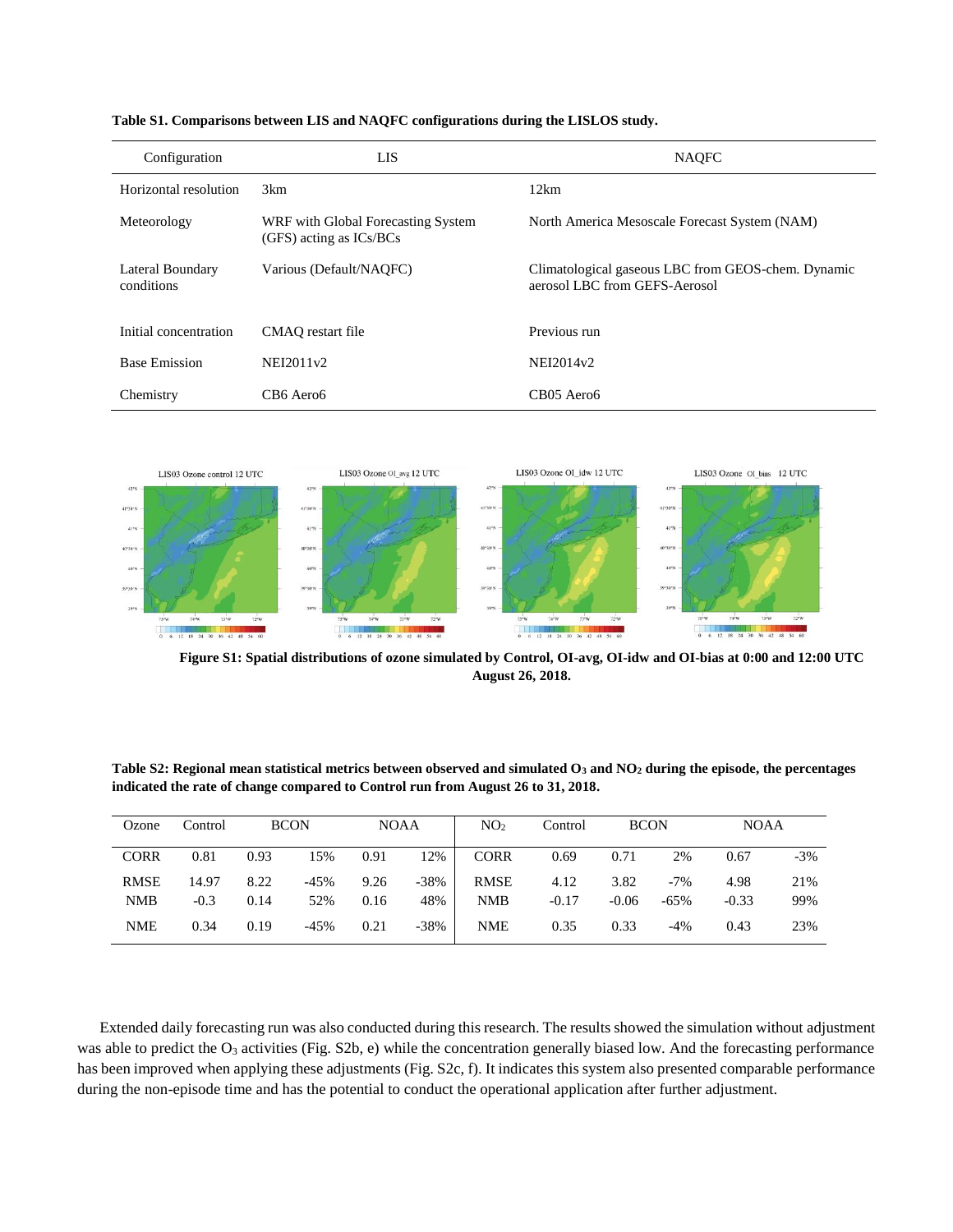

**Figure S2: Spatial distributions diurnal variations of observed and simulated ozone on January 15 (a, d), May 20 (b, e) and June 20 (c, f), 2020.**

| Table S3: Statistical metrics between observed and simulated $O_3$ from Control run and OI bias run in different sub-regions |        |                                        |  |  |  |
|------------------------------------------------------------------------------------------------------------------------------|--------|----------------------------------------|--|--|--|
| from August 26 to 31, 2018.                                                                                                  |        |                                        |  |  |  |
|                                                                                                                              | $\cap$ | Control OI hips, DMCE, Control OI hips |  |  |  |

| CORR        | Control | OI bias RMSE |             | Control | OI bias |
|-------------|---------|--------------|-------------|---------|---------|
| <b>NYC</b>  | 0.78    | 0.82         | NYC.        | 16.26   | 14.89   |
| PН          | 0.77    | 0.82         | <b>PH</b>   | 15.67   | 14.68   |
| HН          | 0.85    | 0.88         | HН          | 13.55   | 12.38   |
| PP          | 0.81    | 0.86         | PP          | 17.12   | 15.18   |
| <b>OTHR</b> | 0.84    | 0.88         | <b>OTHR</b> | 12.24   | 11.46   |
| Average     | 0.81    | 0.85         | Average     | 14.97   | 13.72   |

**Table S4: Statistical metrics of O<sup>3</sup> simulations after combined adjustment (dynamic BCs, ICs with OI-bias and emission refresh using EmisAdj\_avg/EmisAdj\_sub) in different sub-regions from August 26 to 31, 2018**

|             |      | BOE (EmisAdj_sub) |     | BOE (EmisAdj_avg) |      |             |            |            |  |  |
|-------------|------|-------------------|-----|-------------------|------|-------------|------------|------------|--|--|
|             | CORR | <b>RMSE</b>       | NMB | <b>NME</b>        | CORR | <b>RMSE</b> | <b>NMB</b> | <b>NME</b> |  |  |
| <b>NYC</b>  | 0.95 | 7.42              | 15% | 17%               | 0.95 | 6.81        | 12%        | 15%        |  |  |
| PH          | 0.93 | 9.20              | 20% | 21%               | 0.93 | 9.35        | 20%        | 22%        |  |  |
| <b>NHH</b>  | 0.93 | 8.49              | 15% | 20%               | 0.93 | 8.62        | 16%        | 20%        |  |  |
| PP          | 0.91 | 8.02              | 5%  | 15%               | 0.91 | 7.92        | 5%         | 15%        |  |  |
| <b>OTHR</b> | 0.97 | 8.19              | 21% | 22%               | 0.97 | 8.14        | 21%        | 21%        |  |  |
| Average     | 0.94 | 8.26              | 15% | 19%               | 0.94 | 8.17        | 15%        | 19%        |  |  |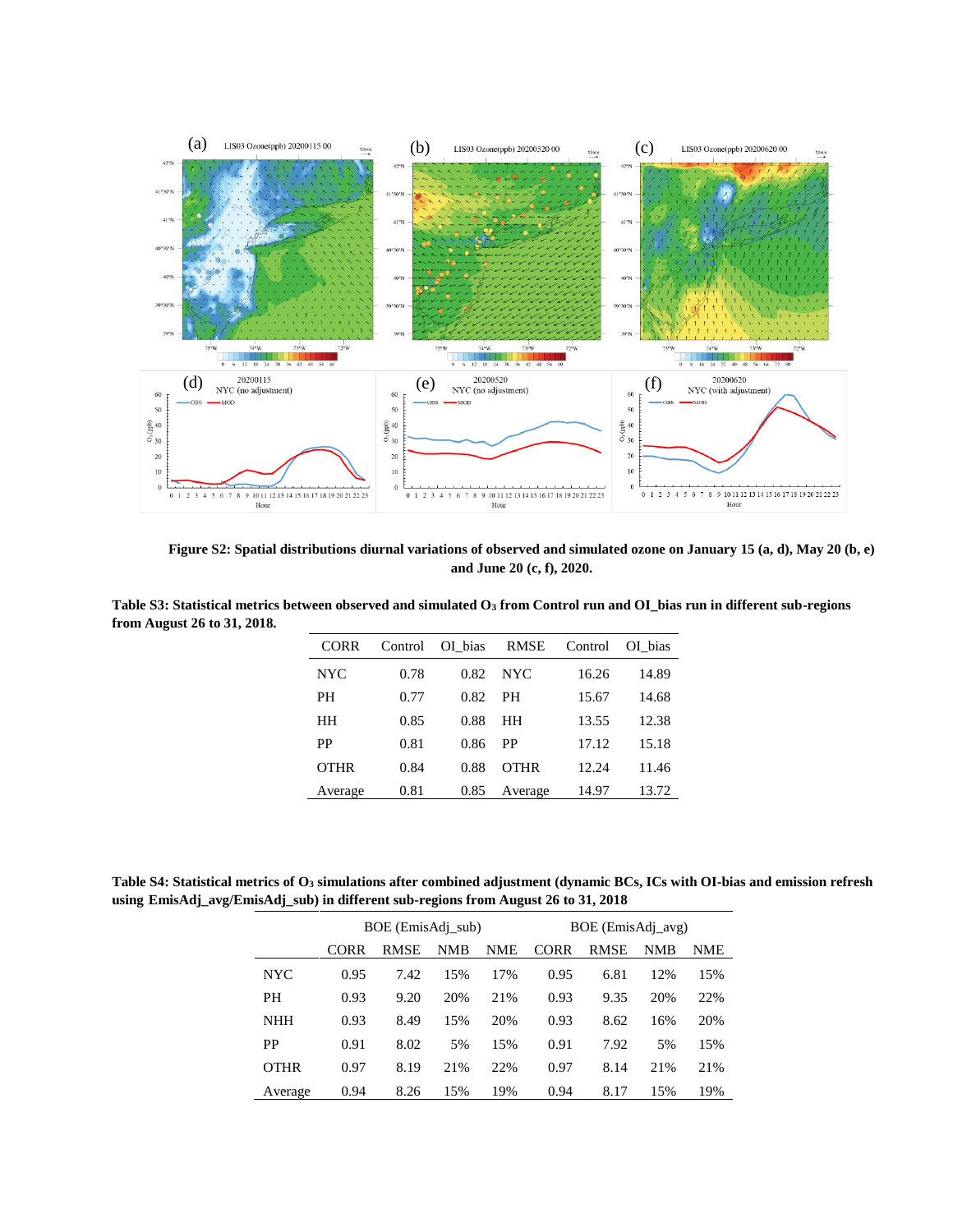**Table S5: Same with Table S4 but for NO<sup>2</sup>**

|             |      | BOE (EmisAdj sub) |         | BOE (EmisAdj_avg) |             |             |            |     |  |  |
|-------------|------|-------------------|---------|-------------------|-------------|-------------|------------|-----|--|--|
|             | CORR | <b>RMSE</b>       | NMB     | <b>NME</b>        | <b>CORR</b> | <b>RMSE</b> | <b>NMB</b> | NME |  |  |
| <b>NYC</b>  | 0.84 | 3.81              | $-20%$  | 25%               | 0.83        | 3.36        | $-10%$     | 22% |  |  |
| PH          | 0.82 | 4.53              | $-23%$  | 33%               | 0.82        | 4.71        | $-26%$     | 34% |  |  |
| <b>NHH</b>  | 0.51 | 7.02              | $-33\%$ | 43%               | 0.52        | 7.18        | $-37\%$    | 44% |  |  |
| PP          | 0.69 | 2.77              | $-14%$  | 35%               | 0.69        | 2.75        | $-11\%$    | 35% |  |  |
| <b>OTHR</b> | 0.71 | 2.16              | $-21%$  | 33%               | 0.71        | 2.17        | $-21%$     | 33% |  |  |
| Average     | 0.71 | 4.06              | $-22\%$ | 34%               | 0.71        | 4.04        | $-21%$     | 34% |  |  |



**Figure S3: Spatial distribution of NO<sup>2</sup> vertical column density (VCD) simulated by the 3 km BOE (EmisAdj\_sub) during August 28–29, 2018. There were two flight missions each day: the morning flight (AM) from ~11:00 to 15:00 UTC and afternoon flight (PM) from ~16:00 to 20:00 UTC.**

| Table S6: Statistical metrics between airborne measured and simulated NO <sub>2</sub> vertical column density on August 28 and 29, 2018 |  |  |  |  |  |  |  |  |  |  |  |  |  |
|-----------------------------------------------------------------------------------------------------------------------------------------|--|--|--|--|--|--|--|--|--|--|--|--|--|
|-----------------------------------------------------------------------------------------------------------------------------------------|--|--|--|--|--|--|--|--|--|--|--|--|--|

| <b>BOE</b><br>(EmisAdj_avg) | <b>CORR</b> | <b>NMB</b> | NME | <b>BOE</b><br>(EmisAdj sub) | <b>CORR</b> | <b>NMB</b> | <b>NME</b> | <b>NAOFC</b> | <b>CORR</b> | <b>NMB</b> | <b>NME</b> |
|-----------------------------|-------------|------------|-----|-----------------------------|-------------|------------|------------|--------------|-------------|------------|------------|
| 28AM                        | 0.56        | 69%        | 88% | 28AM                        | 0.57        | 60%        | 82%        | 28AM         | 0.44        | 48%        | 89%        |
| 28PM                        | 0.81        | 44%        | 63% | 28PM                        | 0.81        | 34%        | 60%        | 28PM         | 0.79        | 76%        | 80%        |
| 29AM                        | 0.79        | 25%        | 48% | 29AM                        | 0.79        | 20%        | 45%        | 29AM         | 0.41        | 12%        | 70%        |
| 29PM                        | 0.78        | 23%        | 45% | 29PM                        | 0.79        | 16%        | 43%        | 29PM         | 0.65        | 44%        | 65%        |
| Average                     | 0.74        | 40%        | 61% | Average                     | 0.74        | 33%        | 57%        | Average      | 0.57        | 45%        | 76%        |